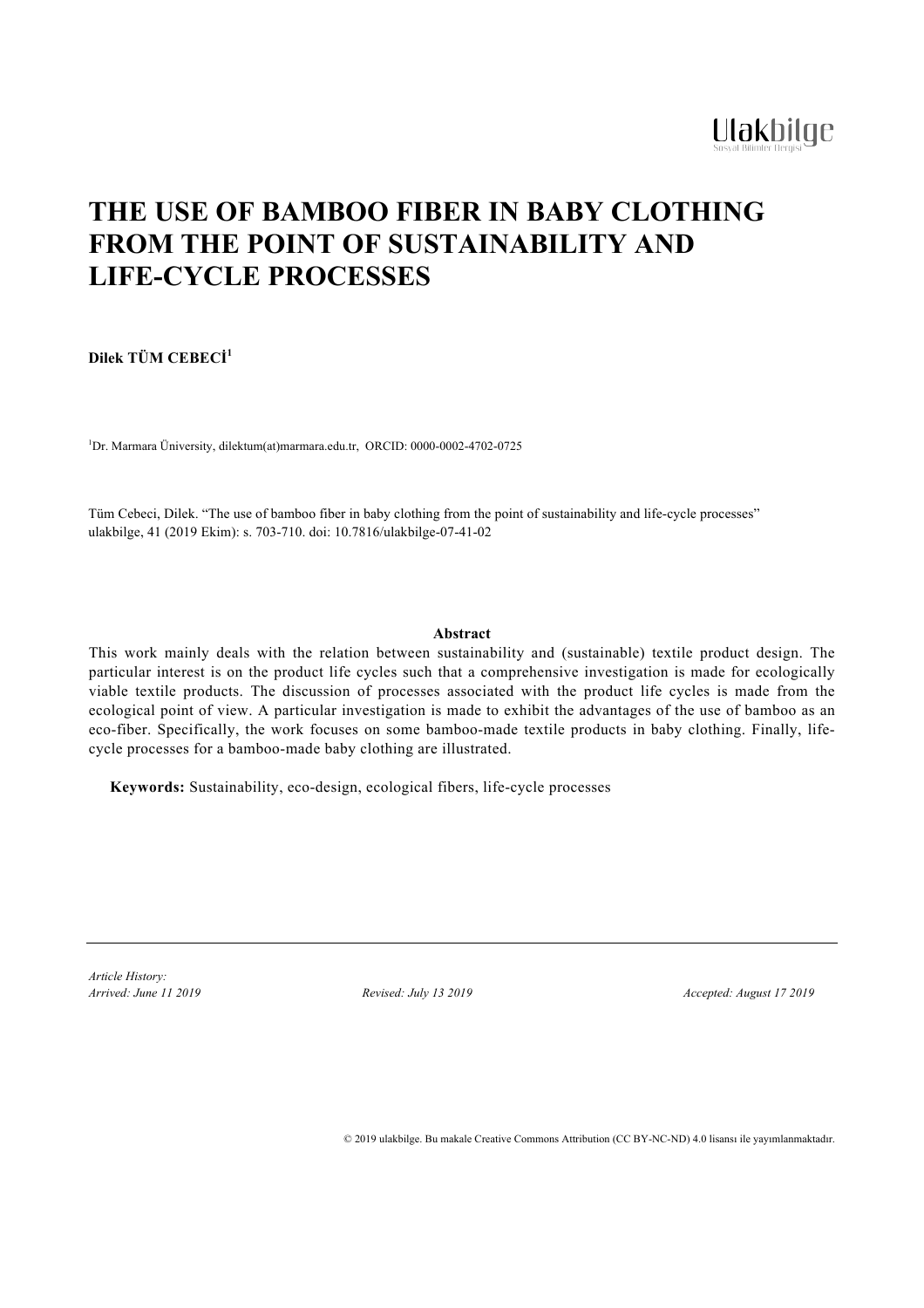## **I. Introduction**

Conceptually, the term "sustainability" possesses three fundamental meanings. In its original use in forestry science in late 1713 by forestry expert Hans Carl von Carlowitz, it gets its meaning as a concept of harvesting only the amount of timber that regrows in the same region as well as at the same period of time in a year. In its second and today's use, the sustainability is considered to be a persistent effect in designing a product. In its third main context, the sustainability is seen as a generic principle that restricts the use of resources to a level that is available by reproductive means.

In its use in textile design, the sustainable textiles have a wide range of use and application. In clothing industry, the sustainability corresponds to fabrics produced from eco-friendly resources such as sustainability grown fiber crops or recycled materials such as organic cotton, bamboo, hemp etc. In the light of these considerations, social, environmental and economic effects can be seen as three important pillors in sustainability concept (Cavagnaro and Curiel, 2012: 15-17)

Moreover, some people consider that the sustainability is a balance established by environmental, social and economical factors. In this sense, sustainability gains importance in designing eco-friendly products in textile industry. Therefore, it is closely related with the concept of ecological textiles. In this respect, ecological design processes are seen to be crucial in the design of eco-textile products (Gardetti and Torres, 2013: 1-20)

Ecological design mainly includes and requires a complete review and analysis of world energy resources including the efficient use of the natural resources such as organic fibers found in nature. Integration of textile machinery and tools into an efficient system of production also becomes important. There are some textile companies that use several ecological design methods to set up the future of the textile industry into an ecofriendly or environmentally viable one. In connection with the ecological textile production, the efficient use of natural resources may require recycling of clothings therefore minimizing the use of resources. It also requires using biodegradable textile materials to reduce the impact on the environment, and using plant dyes instead of poisonous chemicals to improve the appearance of fabric.

In association with sustainability concept, there has been also a wide interest on life cycles and processes associated with those. Together with the concept of sustainability in ecological textile industry, life cycle processes are also crucial in designing and producing eco-friendly clothes in textile life (Blackborn, 2009: 3-5; Cepolina, 2012: 7-13; Göndör and Pataki 2008: 19-28) In accordance with the ecological design of textile products, recycling process in textile products is discussed in (Wang, 2006: 32 )The use of concept of sustainability in fashion industry is also investigated in (Fletcher, 2008: 12-14)

In this work, in the first part the life cycle processes for a textile product are presented. Some processes are briefly explained in a view to conform with the ecological textile concept. Next, the use of bamboo fibers in the infant clothing is examined. In a view closely related with ecological textiles, the advantages and importance of using bamboo fibers in infant clothing are emphasized. Finally, we conclude with some comments.

## **II. Life cycle processes for a textile product**

We believe that, for ecological reasons, the design of a textile product for a full life cycle is very important though it is not extensively adapted by many textile companies. Many textile designers still use the conventional methods in designing a product. However, these methods can put some restrictions on the demands concerning a textile product.

Below, possible phases of a life cycle are presented for a textile product. However, it should be kept in mind that a textile product can meet much less of the demands of customers at the end of a life cycle and as a result of that the product may become outdated. In this respect, a modern design process should take into consideration almost all the demands in a way that it will also be an eco-friendly product. To clarify the processes, first the ecodesign of the textile product should be realized. Next, eco-fiber production should be made. Then the processes continue with harvesting and production cleaning of the fibers. Next, spinning process of the yarn should be realized. Then, the fabric production is started. And then finishing processes for the fabric should be done. As a next stage, garment manufacturing is made. Garment manufacturing is followed by packaging, transportation and distribution of the textile product. Then it goes into the consumer use. After the consumer use, the textile product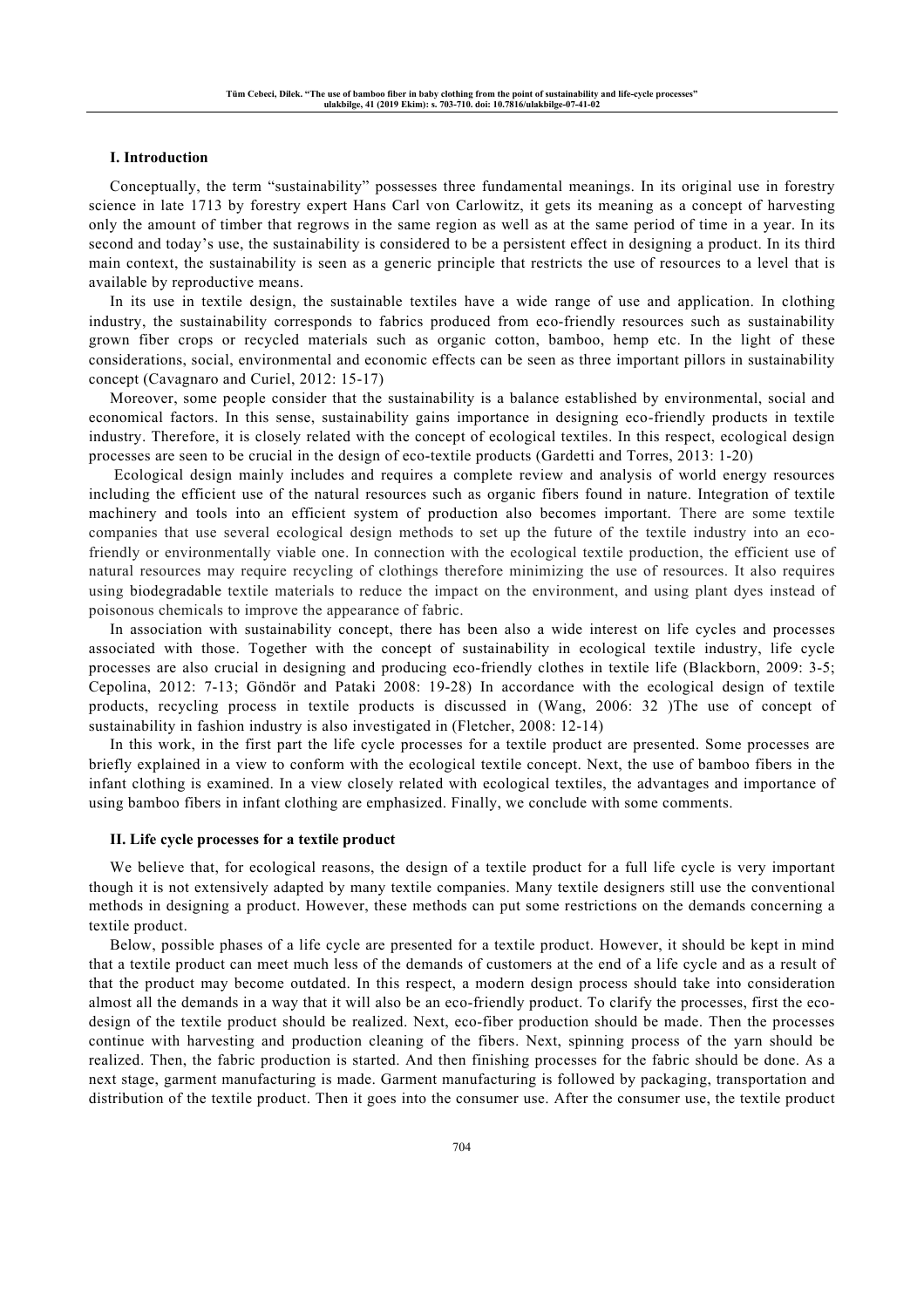may go into three different stages. It can be reused or it can go into disposal without entering recycling process. Or as can be seen from the chart, it can again go into a recycling process in a way to support the view of an ecological textile production.



**Figure 1 : Life cycle processes for a general textile product**

Below, we briefly explain some processes from the ecological point of view. We mainly discuss how the processes should be realized in order that an ecologically viable product is produced.

#### **Eco-design:**

Eco-design is considered to be an approach to design of a textile product taking the environmental impacts of the product throughout its life cycle into account. It is a crucial approach for the production of an ecologically viable textile product. Therefore, eco-design is the starting point of producing an eco-friendly clothing.

#### **Eco-fiber production:**

For an ecological textile production, the use of eco-fibers is of crucial importance. The most commonly used eco-fibers include organic cotton, bamboo, wool, soy cashmere, silk. Moreover, fiber production should be made in accordance with the GOTS (Global organic textile standards) certificate.

#### **Harvesting:**

From the ecological point of view, the use of chemical pesticides and fertilizer should be avoided as much as possible. Moreover, the use of fuel-powered machinery should be also reduced during harvesting. It can be expected that this prevents air pollution to some extent. Instead, harvesting of the fibers by conventional methods should be encouraged.

## **Fiber cleaning:**

In most of the fiber cleaning processes, the use of strong chemicals is essential, so it has dangerous effects on the human health and the environment. As is well-known, some of these chemicals emit volatile organic compounds causing respiratory, dermatological disorders on human health. In this sense, the use of chemically reactive and toxic products that may contain various toxic chemicals should be avoided.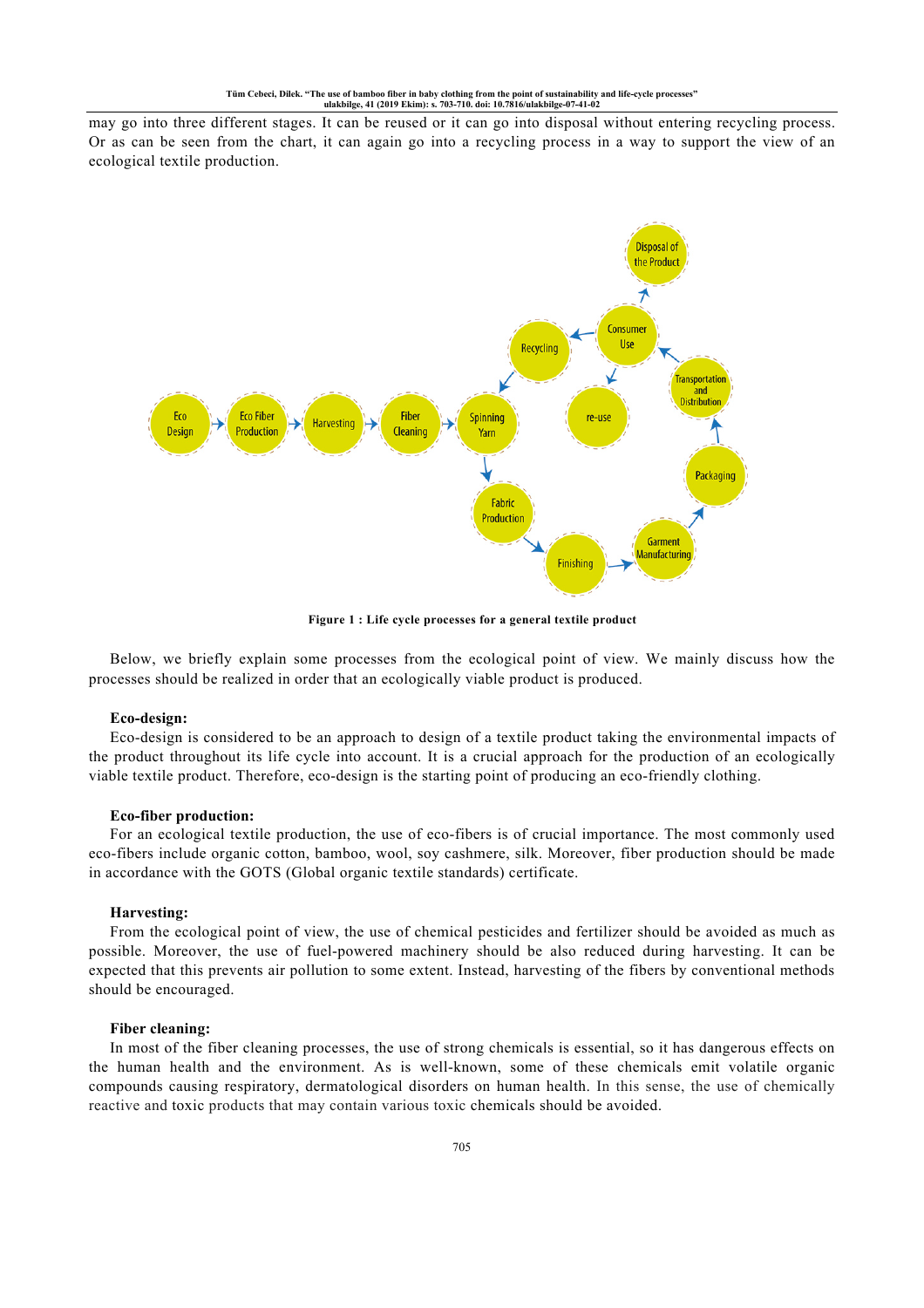## **Spinning yarn:**

During spinning of the fiber yarn, sudden jerks should not be permitted since the fibers can suffer from forming scraps and hence wastes. For an eco-friendly process, the spinning should be realized in an environment having a suitable temperature and moisture thereby reducing the eco-fiber loss.

#### **Fabric production:**

For the eco-fabric production, weaving of a fabric should be accomplished according to OEKO-TEX 100 standards. Mainly, OEKO-TEX® Standard 100 is an independent test and certification system that is used at all stages of processing and production of textile raw, intermediate and end products.

The main characteristics of the OEKO-TEX 100 standard is that the tests that it requires, should contain the knowledge of parameters which are crucial for human health, namely the knowledge of substances that should be banned or controlled and also the knowledge of harmful chemicals.

#### **Finishing:**

In textile world, finishing corresponds to the union of the processes that convert the fabric into a usable material. To be specific, it corresponds to any process performed after dyeing the fabric to improve its look and performance.

During finishing processes, for ecological reasons, it is essential to reduce especially the use of toxic byproducts. It is also important to minimize the use of chemicals such as potassium permanganate, sodium hydroxide etc., since these chemicals tend to appear in high concentrations with a high Ph-level. The water and energy consumption should also be reduced as far as possible. As a result, this minimizes the aqueous waste leading to a more ecological life. To sum up, all the equipment used during finishing processes should have an environmental policy.

#### **Garment manufacturing:**

In garment production, cutting and sewing of the fabric should be performed uniformly and efficiently as possible to minimize the fabric waste. Also, intermediate processes like ironing and quality control processes should be realized according to ecologically acceptable standards such as GOTS (Global organic textile standards).

## **Packaging:**

For ecological reasons, the material used for packaging should not contain polyninyl chloride (or shortly PVC) substance. Instead, recyclable materials (such as milk cartons and paper-made bags) can be used for packaging.

#### **III. The use of bamboo fiber in infant clothing**

In this part, we briefly introduce the bamboo as an ecological fiber and examine the advantages of using that fiber in textile products. The importance and the role of bamboo in its use in textile products are also discussed in (Waite, 2009: 1-21; Waite 2010: 1-22) As a specific application of the bamboo use, we also present some samples from infant clothing produced from bamboo fiber and briefly illustrate the advantages of using bamboo in infant clothing.

Bamboo fibre is known as cellulose-based natural textile fiber produced from the pulp of the bamboo plant. Since the bamboo grows without use of pesticides and chemical fertilizers, it has been popular as an ecological (or organic) fiber. Therefore, it is also known as "the green fibre". It is also claimed that bamboo is more sustainable compared to most of the other fibers such as cotton, hemp etc. The figure 2 below shows the view of a bamboo plant.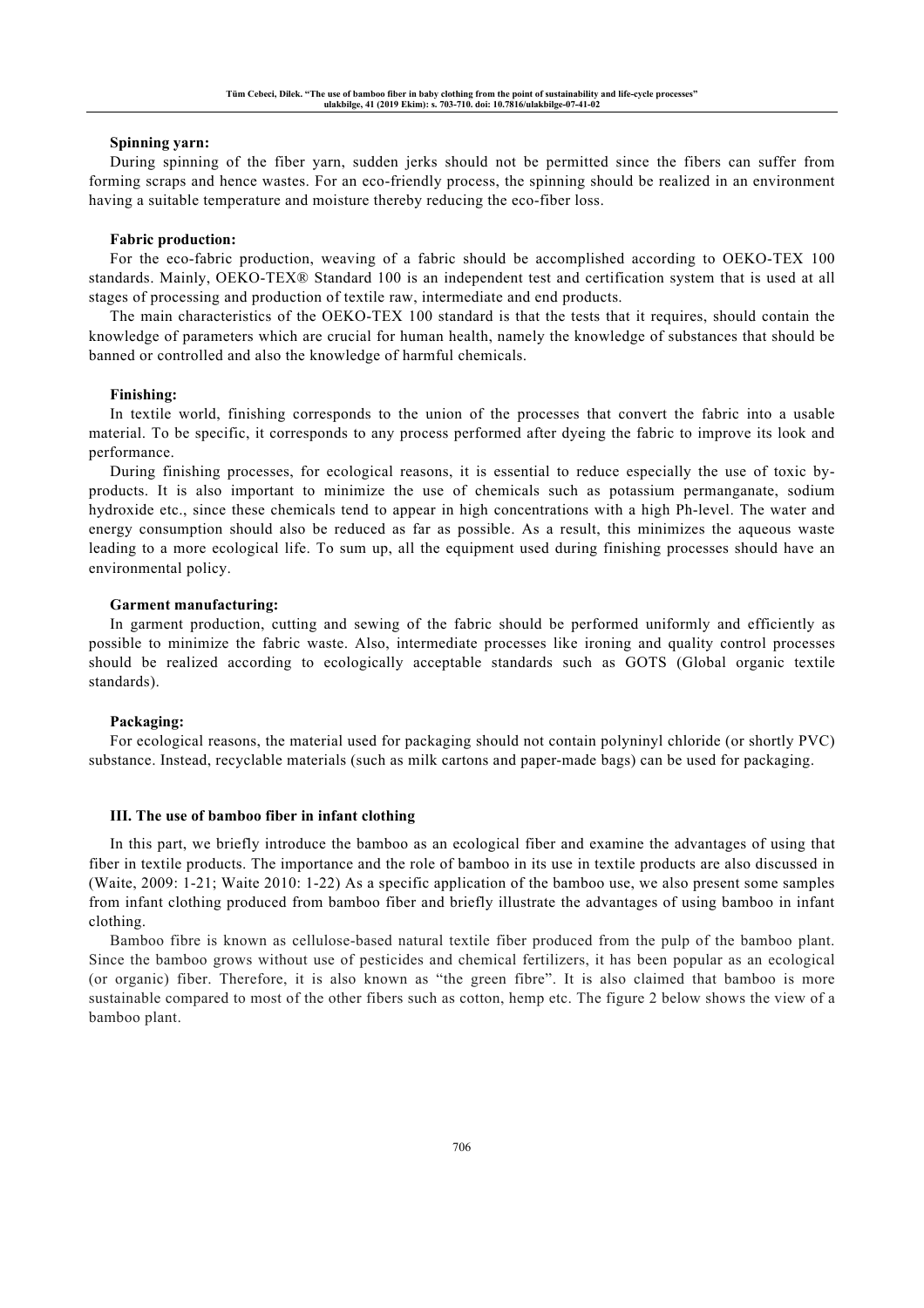

**Figure 2: The view of bamboo plant**

Bamboo is known to be extremely resilient and durable as a fiber. In some studies examining and comparing it with respect to cotton and polyester, it has been observed that it has a high tenacity-preventing property, in addition to a better moisture-wicking and a better moisture-absorbing qualifications. Figure 3 briefly shows some processes associated with bamboo fiber from its harvesting as a plant to its realization as a bamboo fabric.



**Figure 3 : Some processes associated with bamboo fiber**

Now, we present some ecological reasons for using bamboo as a raw material for textiles and clothing :

First of all, bamboo has a high growing rate. Also, it can grow in diverse regions having different climates so that it becomes a sustainable resource for any textile product. Moreover, bamboo grows rapidly and naturally without any need for use of pesticides, herbicides and fertilizers so that it becomes an eco-friendly fiber. Secondly, growing bamboo improves the soil quality. It holds soil together so that it may prevent soil erosion.

Next, the bamboo can also be re-harvested without any damage to environment. The plant has a regenerative property such that it regenerates after being cut without need for re-planting. Harvesting of bamboo can also be done without use of any chemicals making the bamboo more ecological compared to others.

In addition to benefits of using bamboo, it should be stated that the bamboo minimizes the carbondioxide rate while producing 35% more oxygen than an equivalent stand of other trees. As another crucial advantage, the bamboo plant can reduce deforestation. It also needs less-irrigation when compared to cotton.

As a natural cellulose fiber, bamboo is also known to be biodegradable textile substance. It can be biodegraded in soil by microorganisms and sunlight with 100% percentage making the bamboo-made clothing more effectively recyclable compared to other fibers. Moreover, this decomposition process does not lead to any pollution in the environment making again the bamboo fiber more ecological than others.

Next, to mention some of the advantages of the fabric made from bamboo fiber, it has been observed that the bamboo fabric is strong and light. It has excellent wicking properties. Moreover, bamboo fibers and fabrics made from them can be said to absorb dye faster and more effectively compared to other fibres such as cotton. As a further advantage of using bamboo fibers, we should add that unlike cotton, bamboo-made fabrics do not require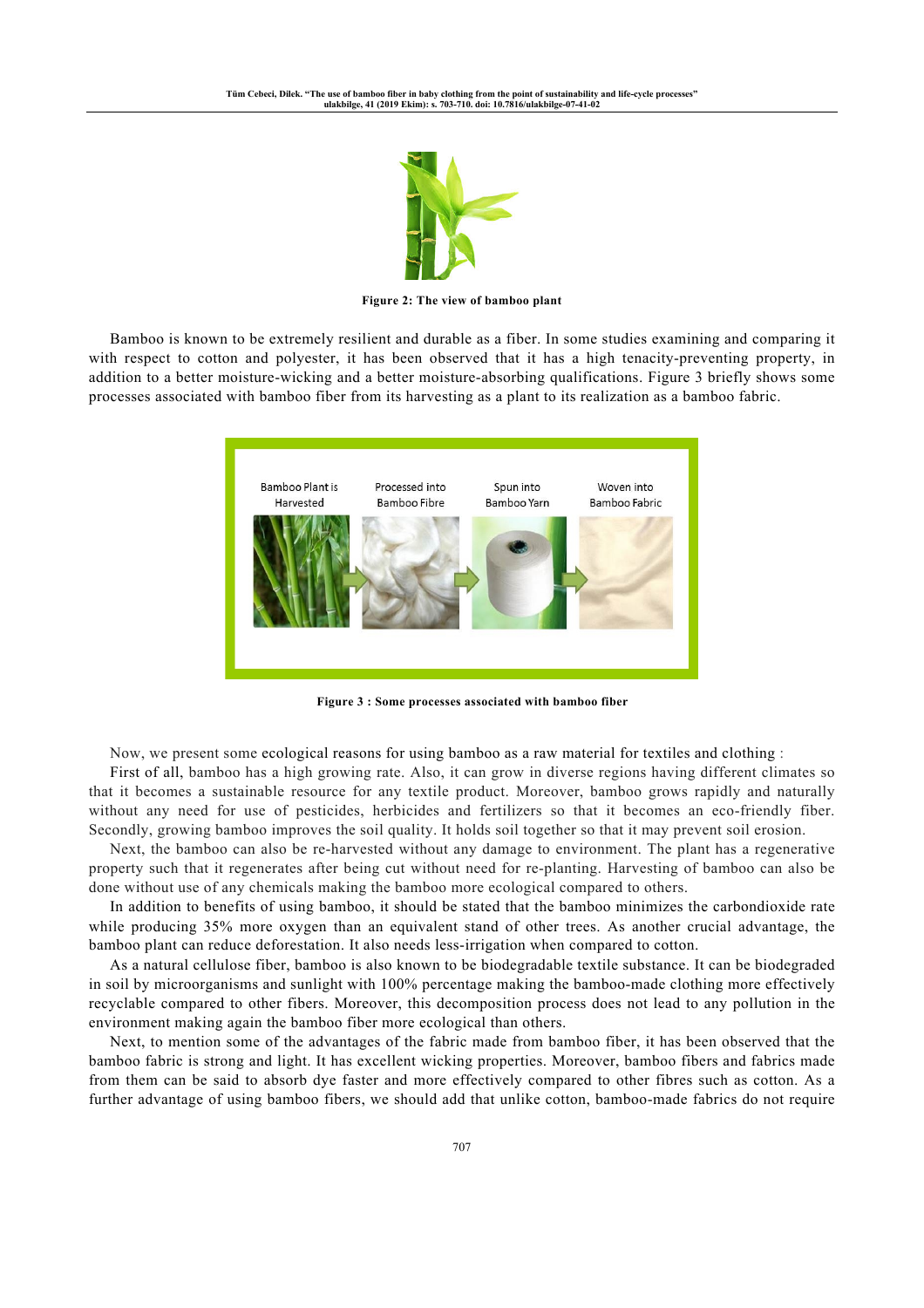to be mercerized to improve their luster and dye-ability.

It is also anti-bacterial to some extent making the bamboo clothing ideal for infant clothing. The infants using other natural fibers (such as hemp, wool etc.) can complain the issue of allergic reactions. On the other hand, the babies (or even people) wearing bamboo-made cloths do not suffer much from such type of allergic reactions. Its high wicking property and its lightness also make the bamboo-made infant cloths ideal. In figures 4,5 and 6, some bamboo-made textile products are exhibited.



Finally, it is also of interest to analyze the life cycle processes for a bamboo-made cloth. In figure 7 below, we present such a cycle for an infant clothing. The cycle is similar to life-cycle for a generic textile product except that the use of bamboo-fiber in a daily-use infant clothing is emphasized.



**Figure 7 : Life cycle processes of a bamboo-made infant clothing**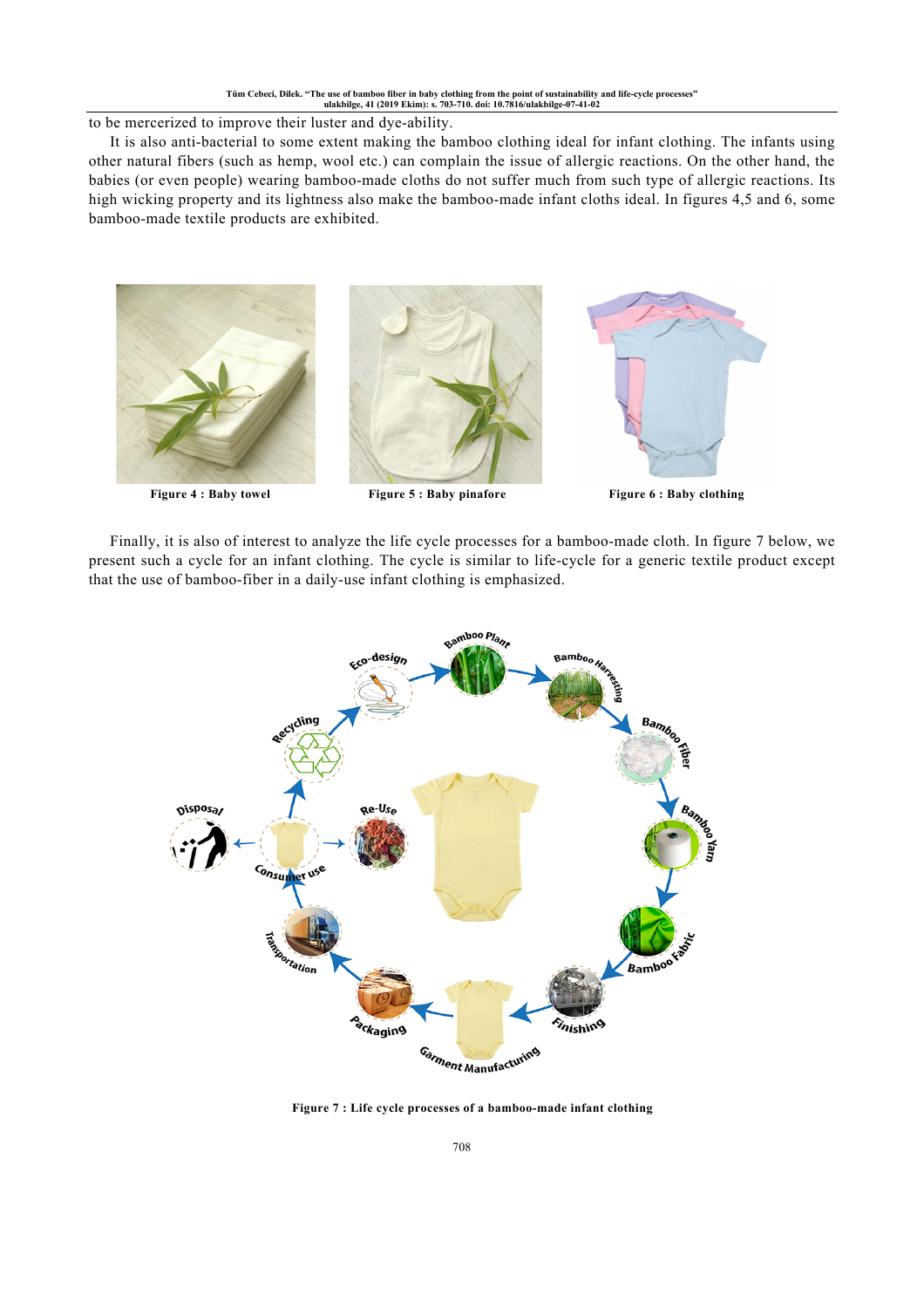## **Conclusion**

In this work, we have mainly investigated the life-cycle processes for a sustainable (or ecologically viable) textile product. We have presented and briefly explained some of the life-cycle processes from the ecological point of view. Next, we have particularly concentrated on the advantages of using bamboo fiber in design and production of a textile product. We have exhibited the properties of bamboo fibers. We have emphasized that due to its property of being biodegradable, bamboo-made products can go recycling process more effectively compared to other fibres such as cotton, hemp etc. Next, we have presented some bamboo-made textile products for infants. Also, we have briefly mentioned the importance of using bamboo fibers in infant clothing. We have particularly illustrated that due to its property of being anti-bacterial, its lightness and having high wicking property, the bamboo-made textile products are ideal for the use in infants.

In the light of comments and explanations made in the text, we believe that the use of ecological fibers in textile industry should be encouraged. Awarness and consciousness of the people towards using ecological and recyclable products should be increased. New textile standards having improved eco-labels should be introduced. Especially, owing to invaluable advantages of using bamboo fiber as an ecological and recyclable one, the use of that fiber in textile products should be raised.

#### **References**

Blackburn, R. S. (2009). Sustainable Textiles: Life Cycle and Environmental Impact, Cambridge: Woodheart Publishing

Ltd.

Cavagnaro, E. , Curiel G. (2012). The Three Levels of Sustainability, UK: Greenleaf Publishing

Cepolina, S.E. (2012). Textile and Clothing Industry: An Approach towards Sustainable Life Cycle Production, İnternational journal of Trade, Economics and Finance, Vol. 3, No.1

Fletcher, K. (2008). Sustainable Fashion and Textiles, London UK: Earthscan Publishing,

Gardetti, M.A. , Torres, A.L. (2013). UK: Sustainability in Fashion and Textiles, (Values, Design, Production and Consumption) Greenleaf Publishing Limited, Sheffield

Göndör, V. , Pataki, M. (2008). Designing Textile Products for the Full Life Cycle with a special focus on Maintenance During Usage, Acta Polytechnica Hungarica, Vol. 5, No. 3

Wang, Y. , Y., (2006). Recyling in Textiles, Cambridge UK: Woodhead Publishing Limited The Textile Institute.

Waite, M. , (2009). Sustainable Textiles: The Role of Bamboo and Comparison of Bamboo Textile Properties, Journal of Textile and Apparel, Technology and Management (JTATM) , Vol. 6, İssue 2

Waite, M., (2010). Sustainable Textiles: The Role of Bamboo and Comparison of Bamboo Textile Properties (Part II), Journal of Textile and Apparel, Technology and Management (JTATM) , Vol. 6, İssue 3